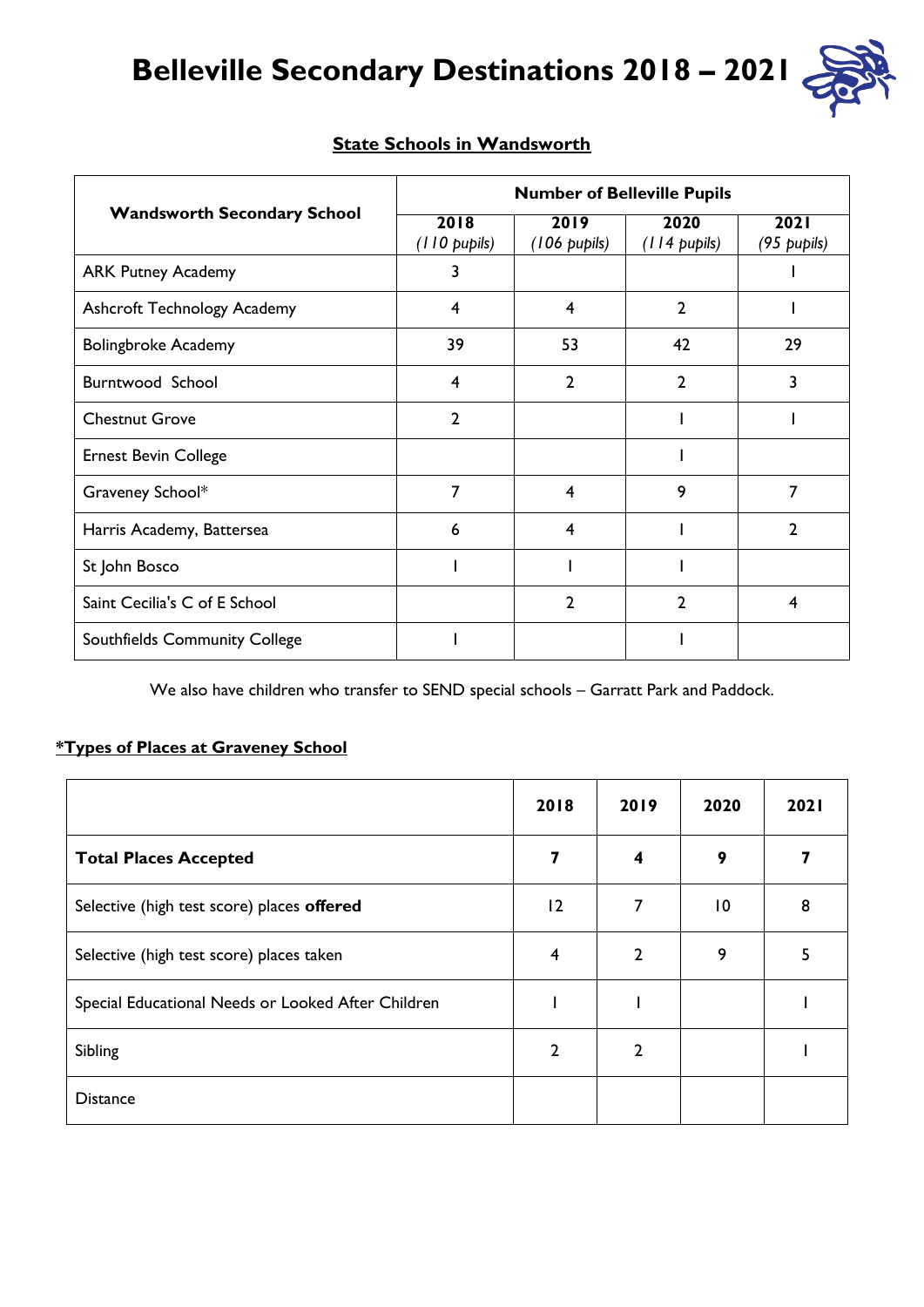|                                         | <b>Number of Belleville Pupils</b> |                          |                      |                     |  |  |  |  |  |  |
|-----------------------------------------|------------------------------------|--------------------------|----------------------|---------------------|--|--|--|--|--|--|
| <b>Secondary School</b>                 | 2018<br>(110 pupils)               | 2019<br>(106 pupils)     | 2020<br>(114 pupils) | 2021<br>(95 pupils) |  |  |  |  |  |  |
| Chelsea Academy                         |                                    |                          |                      |                     |  |  |  |  |  |  |
| <b>Chertsey High School</b>             |                                    |                          |                      |                     |  |  |  |  |  |  |
| Coombe Boys                             |                                    |                          |                      |                     |  |  |  |  |  |  |
| Harris Academy, Clapham                 |                                    | Opened in September 2020 |                      |                     |  |  |  |  |  |  |
| Harris Academy, Wimbledon               |                                    |                          |                      |                     |  |  |  |  |  |  |
| Hurlingham and Chelsea                  |                                    |                          |                      |                     |  |  |  |  |  |  |
| Kingsdale School                        |                                    | 3                        | 3                    |                     |  |  |  |  |  |  |
| La Retraite                             |                                    |                          |                      |                     |  |  |  |  |  |  |
| Lady Margaret School                    |                                    |                          |                      |                     |  |  |  |  |  |  |
| Lambeth Academy                         |                                    |                          |                      |                     |  |  |  |  |  |  |
| Langley School for Girls                |                                    |                          |                      |                     |  |  |  |  |  |  |
| Royal Alexandra and Albert School       |                                    |                          |                      |                     |  |  |  |  |  |  |
| St Martin in the Fields High School     |                                    |                          |                      | $\overline{2}$      |  |  |  |  |  |  |
| The Cardinal Vaughan Memorial RC School |                                    | $\overline{2}$           |                      |                     |  |  |  |  |  |  |
| The Grey Coat Hospital School           |                                    |                          |                      |                     |  |  |  |  |  |  |
| Ursuline High School                    |                                    |                          |                      |                     |  |  |  |  |  |  |
| <b>Wilsons Grammar School</b>           |                                    |                          |                      |                     |  |  |  |  |  |  |
| <b>Wimbledon College</b>                |                                    |                          |                      |                     |  |  |  |  |  |  |

## **State Schools in other London Boroughs**

Prior to 2018, we have also had children transfer to:

- Camden School for Girls
- Carshalton High School for Boys
- Carshalton High School for Girls
- Dunraven
- Fulham College Boys School
- Harris Academy, Purley
- Hollyfield School
- Jewish Community Secondary
- Norbury Manor College
- Nonsuch High School
- Norwood Girls
- Pimlico Academy
- Ricards Lodge
- Richmond Park Academy
- St Andrews CE High School Croydon
- St Thomas More Catholic School Purley
- Sutton Grammar School for Boys
- The London Nautical School
- Tiffin Grammar School
- Wallington County Grammar
- Westminster City School